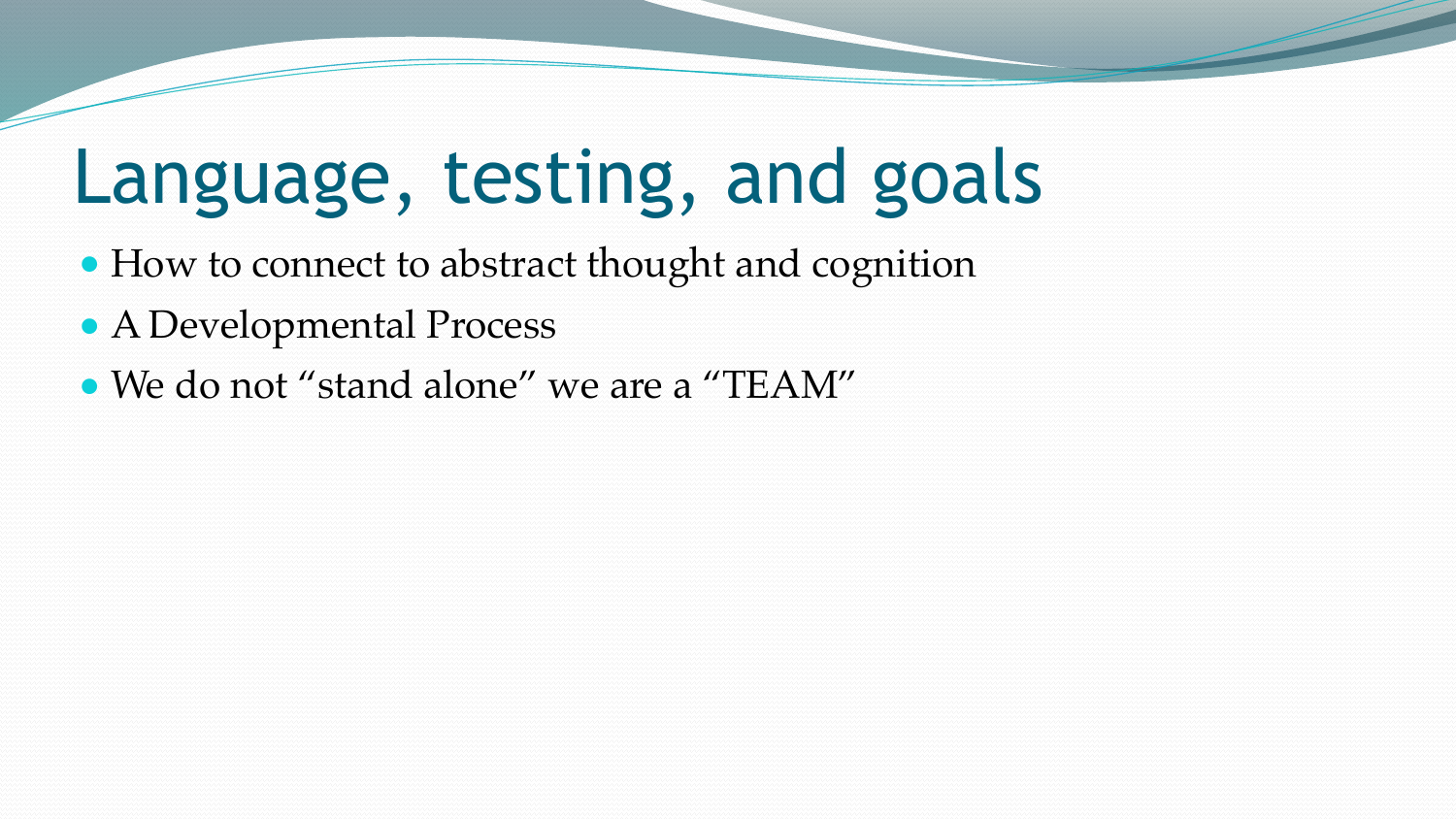# LANGUAGE DEFINED

- Implication of language disorders
- What language enables us to become
- LANGUAGE is essence of ART and Culture
- LANGUAGE is embodiment of who we are and how we define ourselves as humans.
- NEUROTRIBES by Steve Silberman and introduction by Oliver Sacks ● THE INTEGRITY OF THE CLIENT!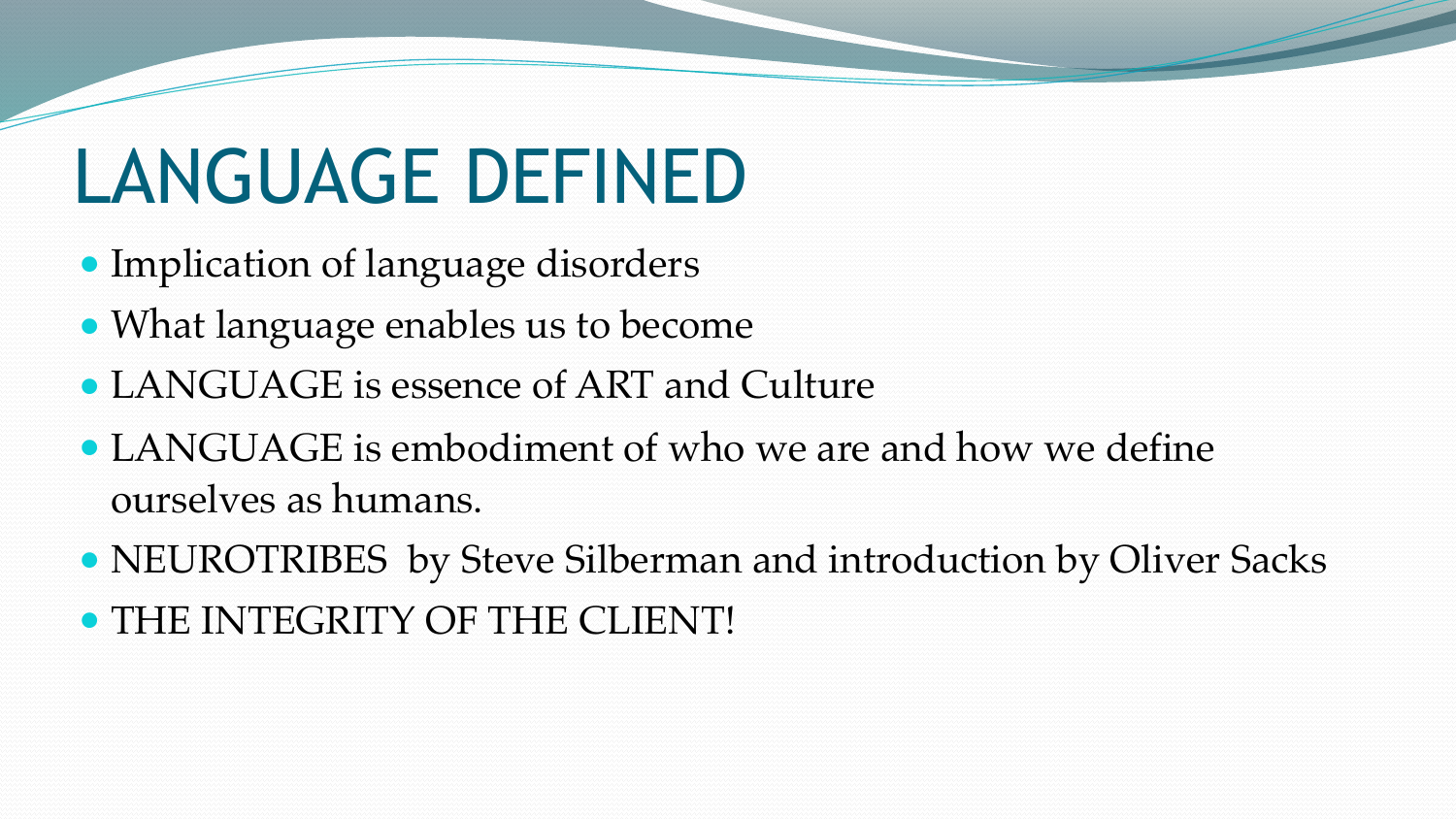## The Celf 5 and the process

- Child walks in with parent and observation begins.
- Watch for behaviors, social language, use of expressive language as child interacts with toys, parents, others.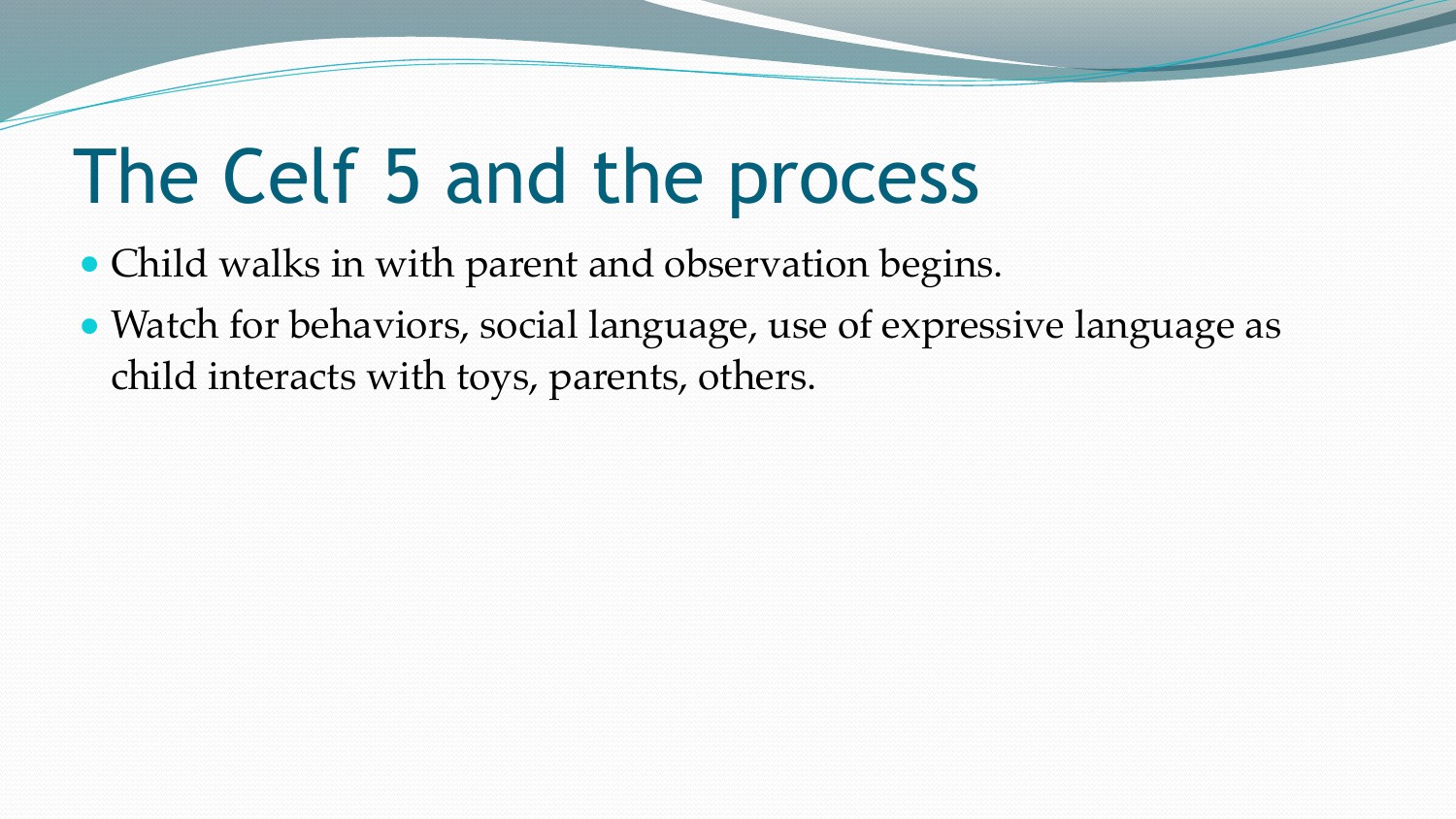### The entry to the therapy room for testing

- As we enter, the process begins. Anxiety mounts in parent and child. Allay fears with conversation toward parent and child regarding hobbies, favorites movies, sports, etc.
- My least favorite process is testing. A necessary "evil".
- Preference for "DIAGNOSTIC THERAPY"
- Never underestimate the client based on test results, always abstract beyond that process and reach for more.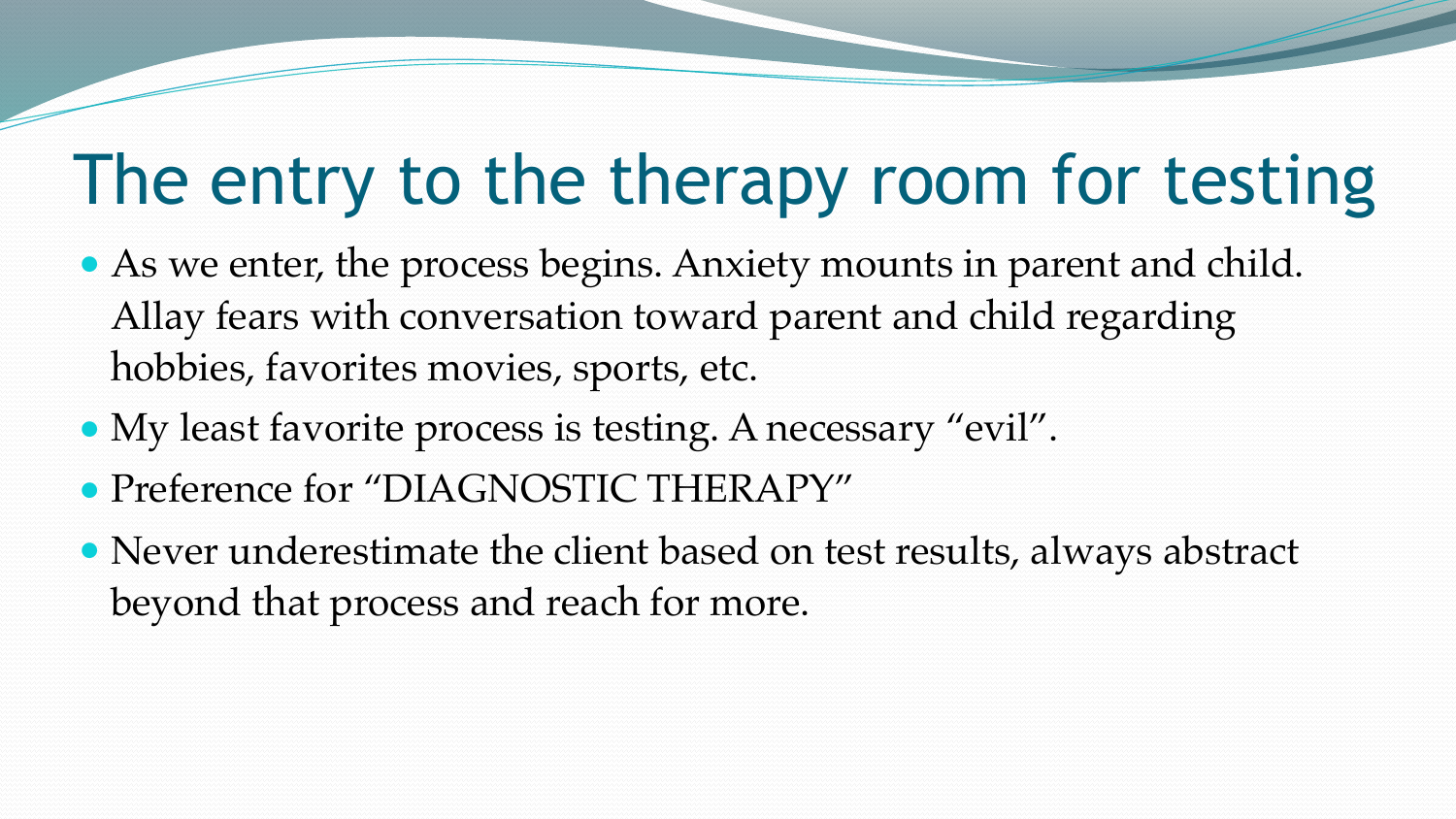# The CORE PLUS MORE

- Obviously I always give the CORE ● BREAK OFF TO OTHER SUBTESTS:
- Understanding Spoken Paragraphs
- Reading Comprehension
- Structured Writing
- OUTCOME IS FUNCTIONALITY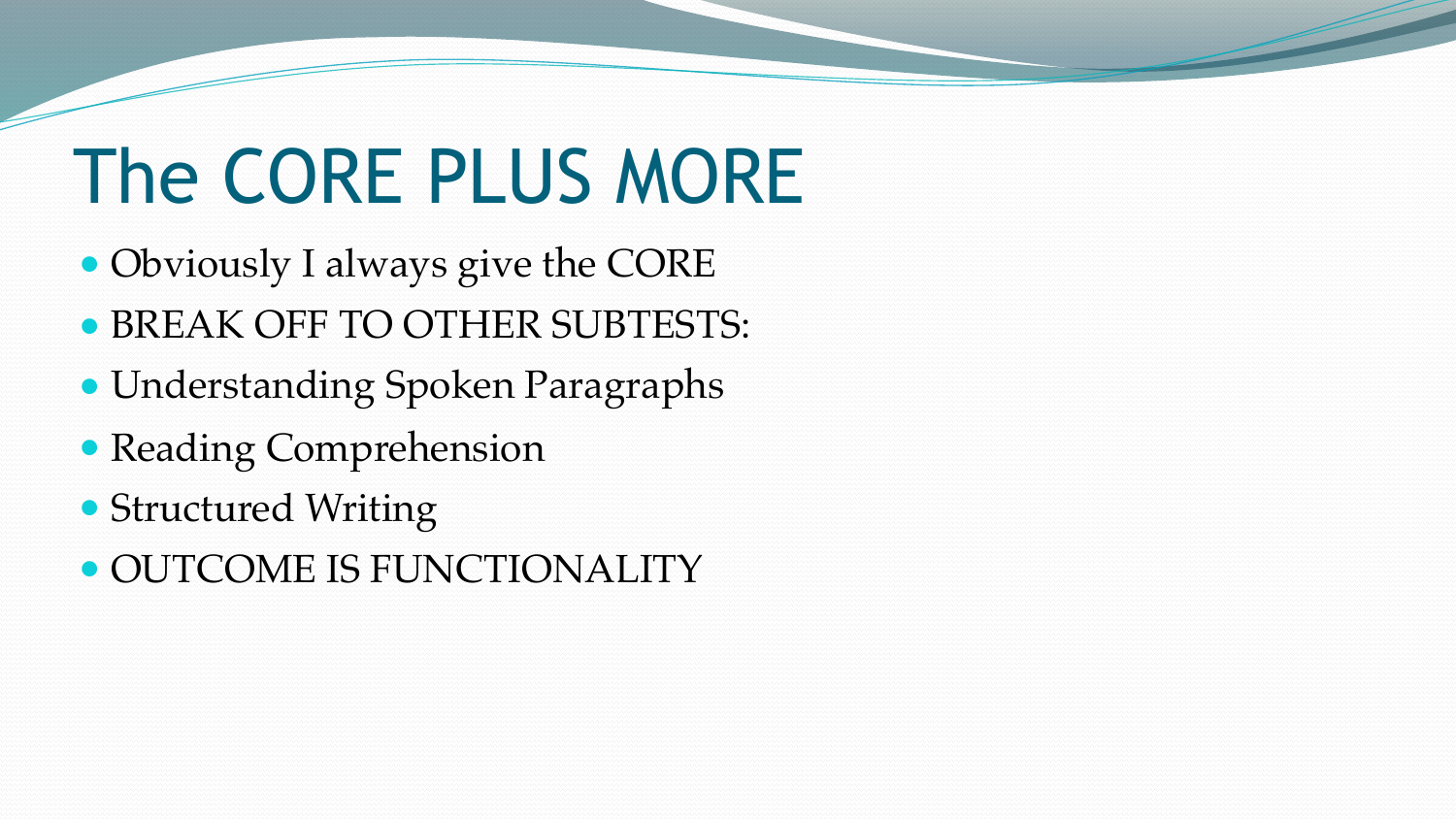### Subtests that are suggested: Understanding Spoken Paragraphs

#### **THE TESTING BEGINS:**

**Each subtest is explained to parent and child as it is presented. It is also explained that the parent cannot interfere in the process but may comfort the child. The CORE is always given, but the extra subtests depend upon the reason for the testing.**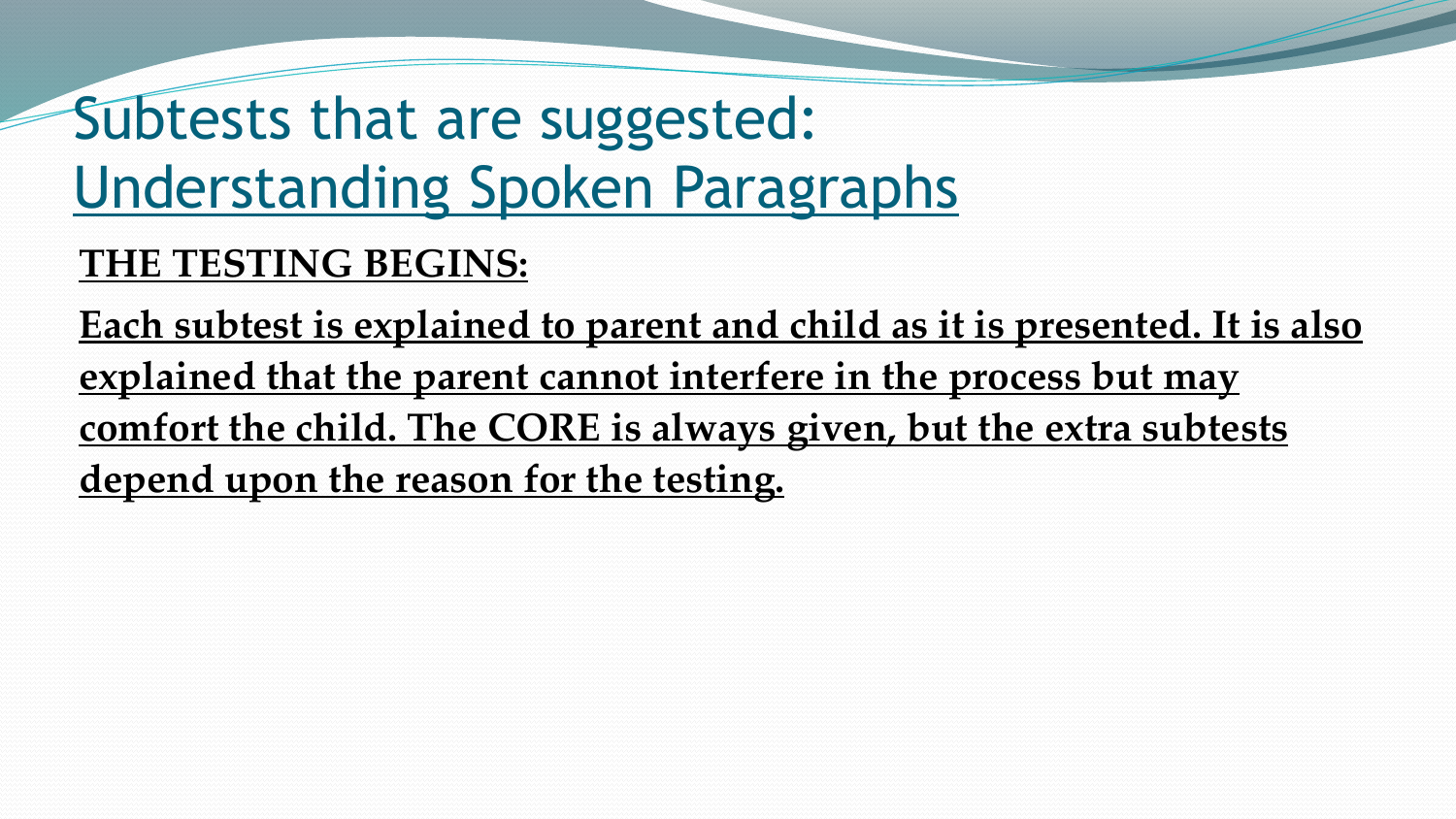# Recalling Sentences

- This subtest is significant! Probably the most significant of all subtests! • It tells me how an individual processes the complexity of spoken language and the difficulty he/she will have with organizing their language.
- Remember most of these subtests will correlate with each other.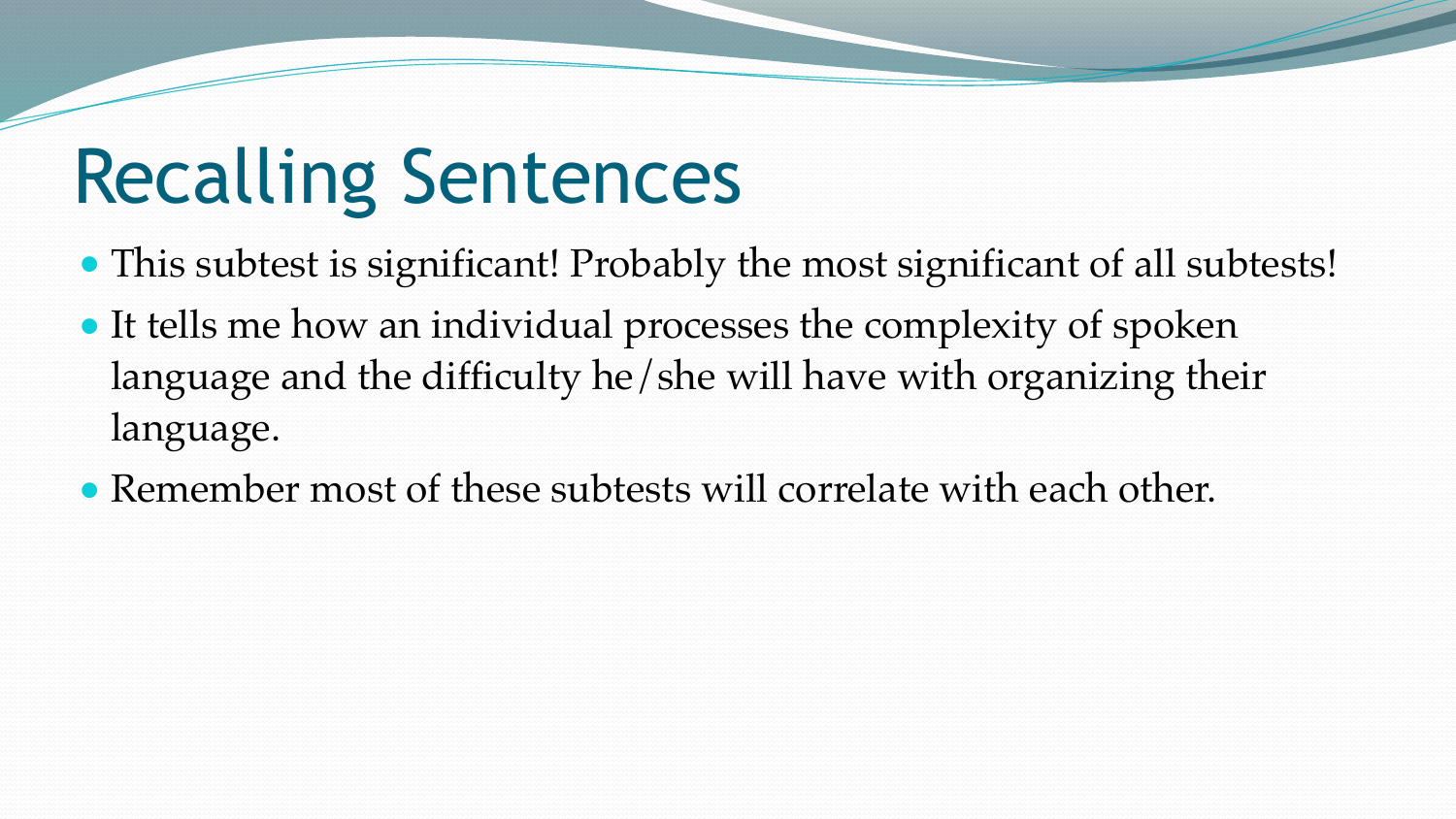### Test results

- Once the analysis begins, the picture of the client unfolds
- Goals begin to develop
- Correlation begins between language and CAP results
- Report begins to flow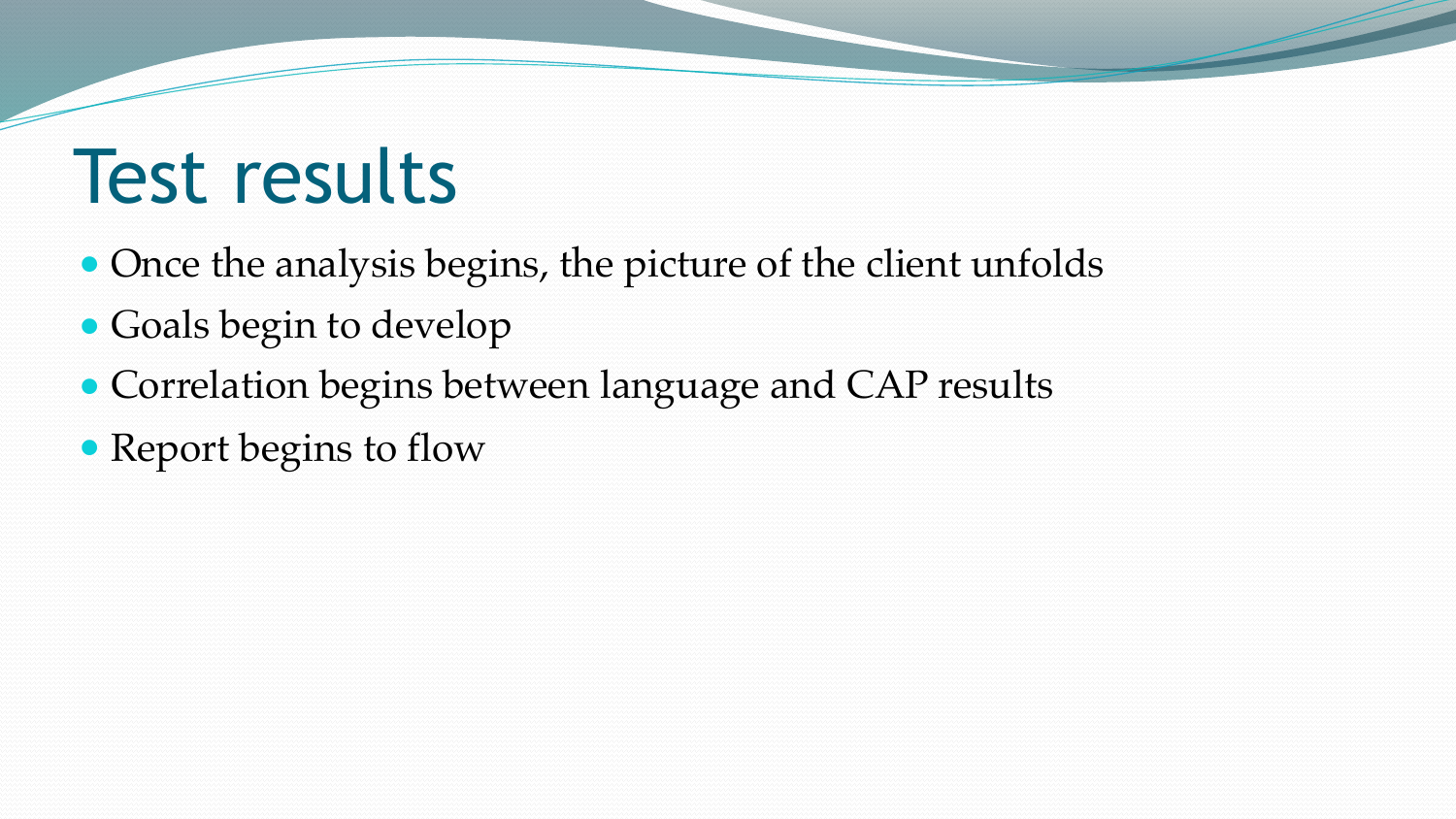### How to enable the therapy process

- Always remember it only works if it's contextual!
- Base therapy on the language process that is both social and practical to school
- Always use child's interest as well as homework to ensure context that is relevant.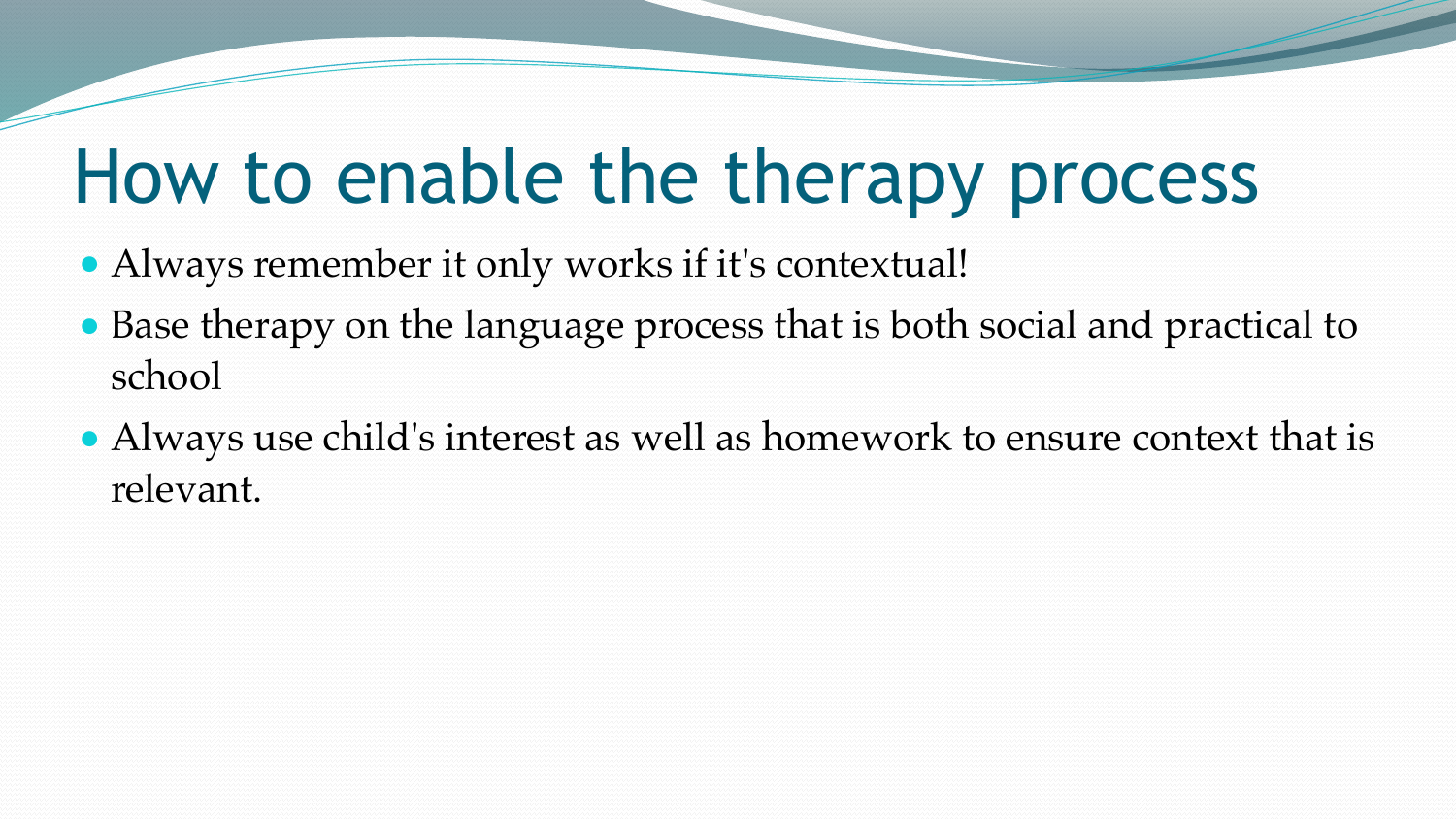### Always preteach during the process

- Examples
- It's all about the question
- Diary of Anne Frank
- Le Grande Derangement A classroom process
- Case study (James)
- Case Study (Donald)